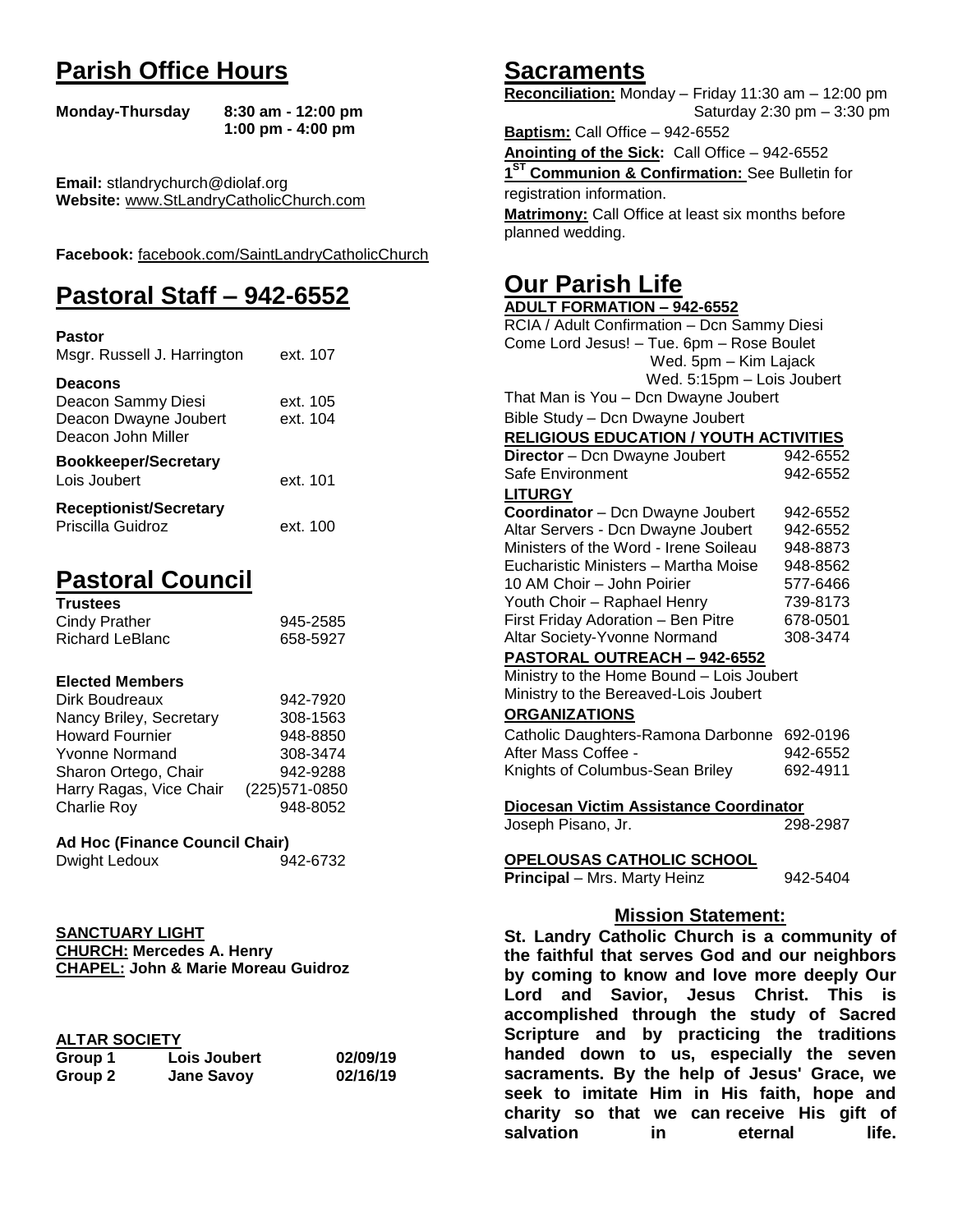# *From the desk of Msgr. Harrington:*  **Pastoral Reflection #25**

Memory (Part 2)

Woven into the fabric of human life is the ability to remember that which was and is good and redeeming. The Jewish theological principle of Objective Memorial is at the very heart of the Eucharist. Where St. Thomas Aquinas was inspired to develop the wondrous teaching of Transubstantiation to explain how the simple elements of bread and wine substantially become the Body and Blood of Jesus, the idea of Objective Memorial predates the church's teaching to the beginnings of Hebrew spirituality.

To remember the past, brings it to the present and changes us for the future. To remember the salvific events of the Exodus from Egypt, empowers the Hebrews to move ever closer to the Promised Land, to move from slavery to freedom. To remember the law and the prophets, challenges them to remain faithful to the Covenant. For us, to remember Jesus' holy and blameless sacrifice is to bring that sacrifice before us and change our hearts in the present and the future. To remember the unconditional love of God, enables and urges us to see ourselves as the children of promise.

An inadequate comparison would be like when we discover old photographs or letters from people we loved and how that memory-experience has the power to move us and impact our present. It is like having the moment recreated before us, bringing the memory of the person to the forefront of our consciousness, and allowing the experience to change us emotionally and spiritually. This analogy, of course, falls short of how the grace of God really works. It does, however, show us how even in the human experience of love, memory can transform the human heart and lift it. God's grace in memory does so much more.

"Christ has died, Christ is risen, Christ will come again." The Eucharistic acclamation we once proclaimed at mass spoke of past, present and future. The death of the past was resurrected in the present and changed creation for the future. The entire Eucharistic prayer is directed to the Father asking Him to send His Spirit to help us remember what He has done for us through the gift of His Son. It is a prayer based on the power to remember the movements and actions of a Triune God deeply embedded in the human heart and the human experience. It is a prayer calling the faithful together in a communal remembering of a faithful Father, Son, Spirit God who nourishes and transforms a broken people. As those broken and aimless children, we rely on our ability to remember what Jesus has done for us, let God's grace bring it into the present, and nudge us to a different future, filled with grace and hope.

The celebration of the Eucharist is divided into two major parts; the Liturgy of the Word and the Liturgy of the Eucharist. We remember the stories of the Old and New Testaments not just as quaint, moralistic tales or mythical, endearing accounts of the Hebrew people or the early Christian church. No, to recount Sacred Scripture in the Eucharistic feast is to proclaim the encounter between God and His people. This very proclamation is a living remembrance. The Word is re-membered in our memories. The proclamation brings the story alive in the present to change us for the future. The stories of thousands of years ago become our stories. The Word is enfleshed in us. In the retelling and proclamation of Sacred Scripture we are remembering what God has done for all of us so that as a people we can receive the precious body and blood of the Savior who is at the heart of the story.

The Liturgy of the Eucharist is a continuation of the sacred story of God and His people. We remember what Jesus of Nazareth did for us, the price He paid, the love He so willingly delivered. The sacred words, the sacred people, the sacred actions all bring the memory to life at the altar of sacrifice and the altars of our hearts. God uses our memories to transform all of us into His image and likeness; the God who remembers His people, the God who remembers He loves us.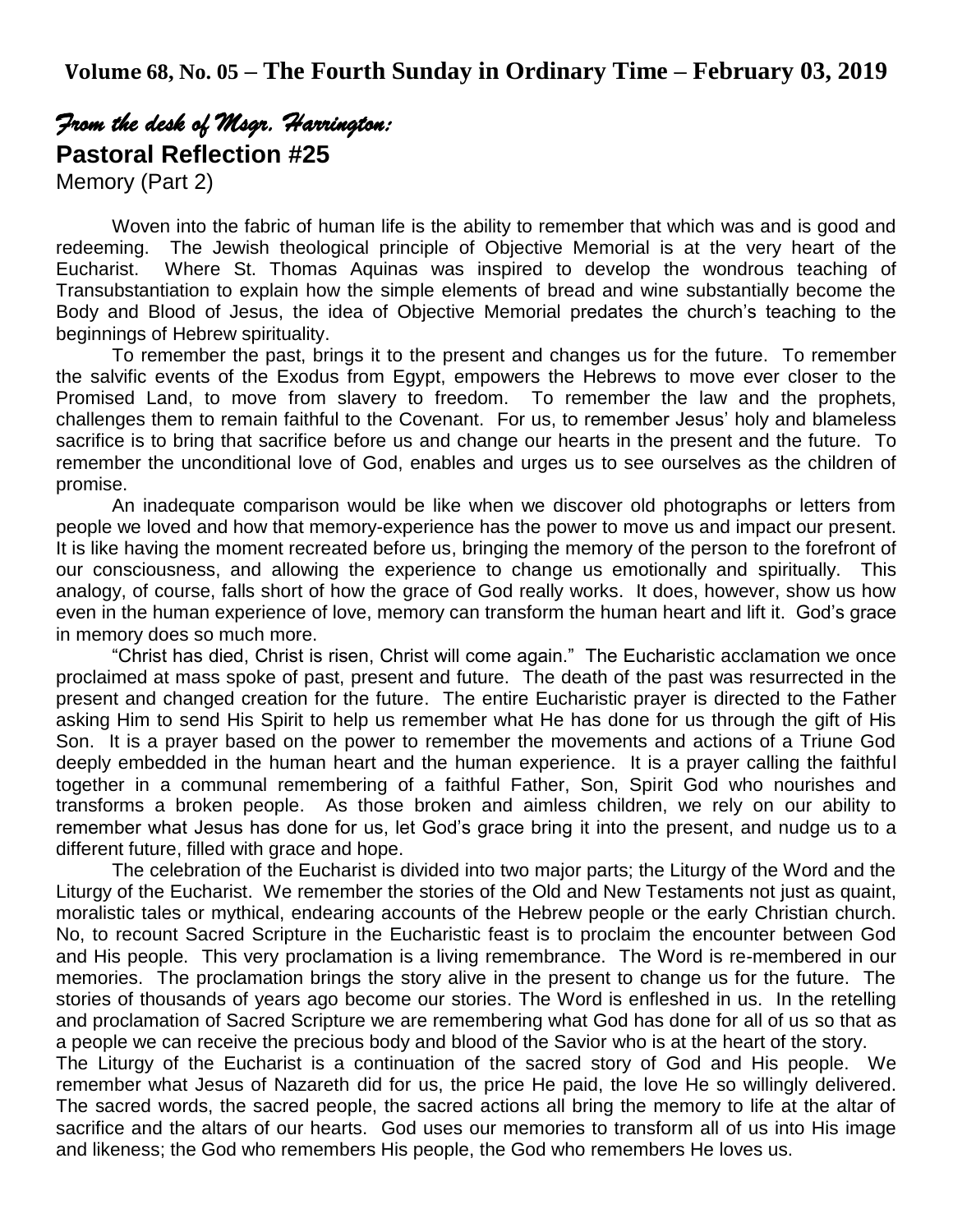### **POPE FRANCIS' INTENTIONS –**

**February - Universal:** For a generous welcome of the victims of human trafficking, of enforced prostitution, and of violence.

#### **OFFERTORY COLLECTIONS – January 27, 2019**

| <b>VUITUUL Y EI LEVIV</b>              |           |
|----------------------------------------|-----------|
| <b>REGULAR</b>                         | \$7325.45 |
| <b>GOAL</b>                            | \$9000.00 |
| Maintenance & Repair Fund              | \$90.00   |
| Poor / Needy                           | \$330.00  |
| Missions in Latin America              | \$1054.95 |
| <b>OCS Foundation</b>                  | \$7.00    |
| $\pi$ , $\alpha$ , $\alpha$ , $\alpha$ |           |

Thank You for Your Generosity!

#### **Second Collection**

**02/03/19** – Maintenance & Repair fund 02/10/19 – No 2<sup>nd</sup> Collection

#### **REMINDERS FOR THE WEEK**

| $Sun. - 02/03$     |                       |
|--------------------|-----------------------|
| 9:00am             | <b>Elementary CCD</b> |
| 3:30 <sub>pm</sub> | NO Confirmation Class |

**Mon. - 02/04 5:45pm** Rosary @ Lafleur Monument

# **Tue. - 02/05**

**6:00pm** Come, Lord Jesus!

#### **Wed. - 02/06**

| 6:00am | <b>TMIY</b>       |
|--------|-------------------|
| 9:10am | <b>OCS Mass</b>   |
| 5:00pm | Come, Lord Jesus! |
| 5:15pm | Come, Lord Jesus! |

- **Thu. - 02/07 5:30pm** 1 1<sup>st</sup> Communion Class
- **Fri. - 02/08 – Office Closed**
- **Sat. - 02/09**

**8:00am** Mass in **Valentin Hall**

#### **ARE YOU A REGISTERED PARISHIONER?**

**Please don't take for granted that you are registered in the parish just because you attend Mass here. Census Forms are available at the back of church or by calling or coming by the office during business hours.**

### **READINGS FOR FAITH SHARING The Fourth Sunday in Ordinary Time**

| Jer 1:4-5,17-19   | The word of the Lord comes       |
|-------------------|----------------------------------|
|                   | to Jeremiah.                     |
| Psalm 71          | "I will sing of your salvation." |
| 1 Cor 12:31-13:13 | The greatest of these is love.   |
| Luke 4:21-30      | The people rise up to drive      |
|                   | Jesus out of their town.         |

Jeremiah is called to preach God's word, but most of the first reading describes God fortifying him against the opposition he will face. Jesus meets opposition from his hometown and needs to move on. But in between we are treated to Saint Paul's rhapsody on love. The Corinthians were alternately jealous and dismissive of others' spiritual gifts. Paul preaches that love is more important than any spiritual gift, for without love nothing else matters.

#### **PRAY FOR OUR SEMINARIANS**

| -Cade LeBlanc    | St. Thomas More, Eunice   |
|------------------|---------------------------|
| -Matthew Pitre   | St. Thomas More, Eunice   |
| -Michael Vidrine | St. John. Melville        |
| -Trey Fontenot   | Sacred Heart of Jesus, VP |

Father, in your plan for our salvation you provide shepherds for your people. Fill your Church with the spirit of courage and love. AMEN.

#### **PRAY FOR A PRIEST EACH DAY**

| <b>Bishop J. Douglas Deshotel</b> |
|-----------------------------------|
| <b>Bishop Emeritus Jarrell</b>    |
| Fr. Joseph Padinjarepeedika       |
| Fr. John Paul, SJ                 |
| <b>Fr. Rene Pellessier</b>        |
| Fr. Stephen Pellessier            |
| <b>Fr. Donald Pelous</b>          |
|                                   |

Eternal Father, we lift up to You, these and all the priests of the world. Sanctify them. Heal and guide them. Mold them into the likeness of Your Son Jesus, the Eternal High Priest. May their lives be pleasing to You. In Jesus' name we pray. AMEN

#### **AFTER MASS SOCIALS**

**Each Sunday, following the 8am and 10am Masses we gather in the South Sacristy of the church for coffee & donuts and FELLOWSHIP! Everyone is welcome! Please use the outside entrance near the southeast corner of the church.**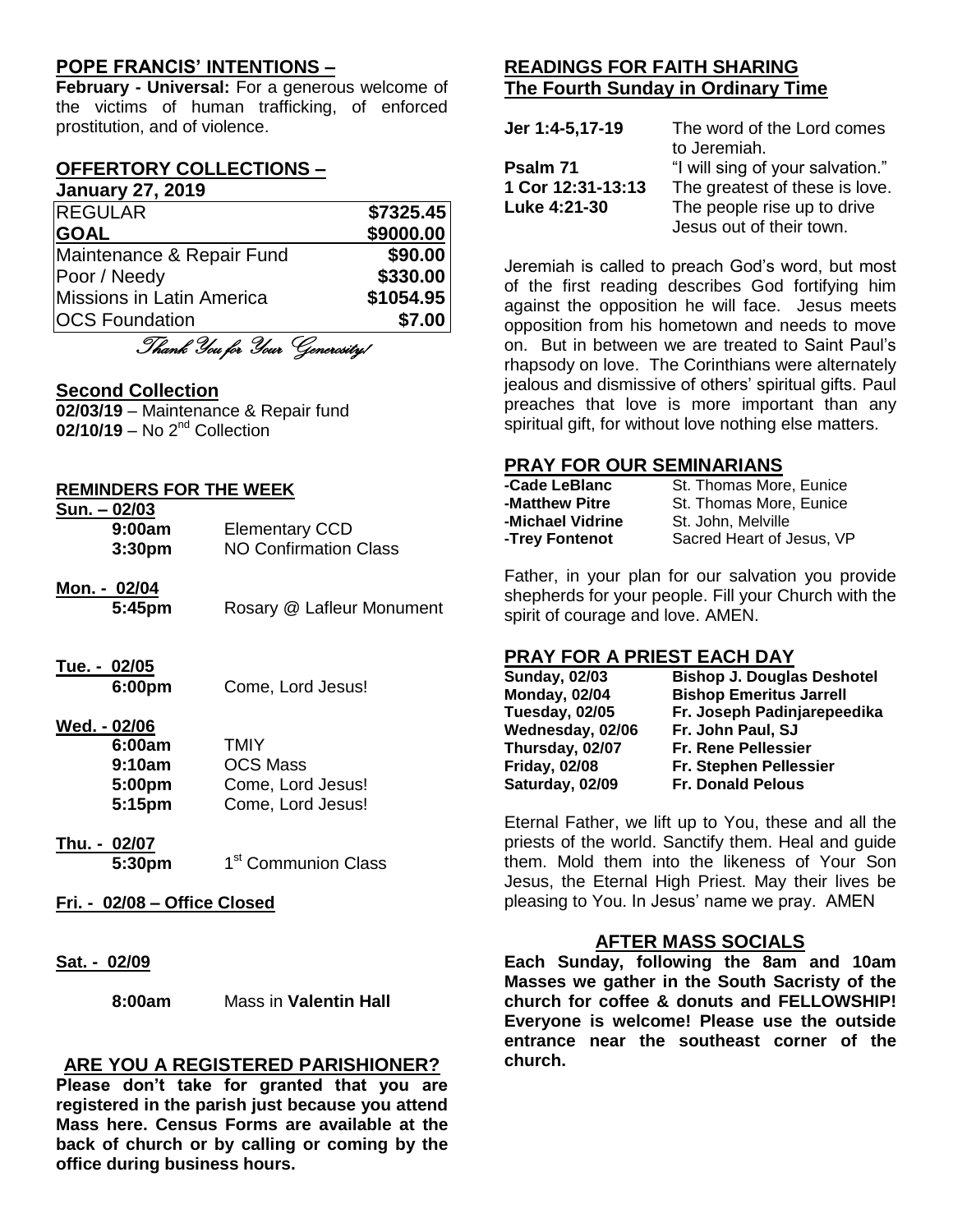### **MASS INTENTIONS**

#### **Saturday, February 02**

**4:00pm** Fr. Joseph C. DeLuca; Nita & J. Y. Bordelon Sr.; The Sick & The Dying; William "Bill" Hatch & Family; Barbara Burleigh Thibodeaux; Carolyn M. Bertrand; M/M Robert Going Sr. & Families; Billie; Derbes & Hilda Soileau; Charles F. Going & Family; Patrick Murray Labbe; Norris Leger, Toby & Winnie Lalonde & Family; Wayne, Jeanette & Jonathan Lalonde; Souls in Purgatory; Leonce Lalonde Jr.; Leonard Stevens, Sr.; Alice Cormier & Family; J.C., Bernice, Cyril James Diesi II & Peyton Cornette

#### **Sunday, February 03**

**08:00am** Velta Dupre Bajat; Bernel , Arthur & Eva Fontenot; Youle, Therese & John Ray Fontenot and Martin J. St. Amand; Lawrence & Beatrice Sylvester Family; Scotty Speyrer

**10:00am** M/M Lee Martin, Jon Martin & Loray Martin Bertrand & Rita Darby; Manuel B. Requiso Sr. (DA); Nita & J. Y. Bordelon Sr.; The Sick & The Dying; Richard Bordelon; Malcolm "Slick" & Margaret Martin; Yvonne Guillory Fontenot; M/M Emillian Bodin & Joyce Lagrange; Daniel & Louise LaGrange; Lawrence Kelly & Darius & Zetta Deville; Guise Tran Ho; Lee & Beverly Faul & Mark Capone; Claudia Doucet Hernandez

**5:00pm** St. Landry Church Parishioners **Monday, February 04**

**12:05pm** Martin Sr.; Angela; Martin Jr.& Wilda Cosgrove; Nita & J. Y. Bordelon Sr.; The Sick & The Dying; Shawn Dupuis (BD); Neal & Pat (DA) **McNeill** 

#### **Tuesday, February 05**

**12:05pm** Nita & J. Y. Bordelon Sr.; The Sick & The Dying; Harold Savoy (DA)

#### **Wednesday, February 06**

**12:05pm** A. B. Courvelle, Sr. (BD); , Martin Jr.& Miriam Roy (WA); Mercedes Henry (DA); The Sick & The Dying; Nita & J. Y. Bordelon, Sr.; Geraldine Pitre; Arthur Wyble (DA); Jane Savoy; John Guidroz (BD) and Marie Moreau Guidroz

#### **Thursday, February 07**

**12:05pm** Nita & J. Y. Bordelon, Sr.; The Sick & The Dying

#### **Friday, February 08**

**12:05pm** Rustin Fruge; Nita & J. Y. Bordelon, Sr.; The Sick & The Dying

### **PRAYER INTENTIONS**

Dannie Ardoin, Brenda & Dennys Baird, Camden Barnard, Victoria Barron, Addi Baquet, Eric Baquet, Mona Bernard, Rada Bono, Derek Bourque, Connie Benoit, James Buford Bergeron, Paula Bienvenu, Robert Bienvenu, Marty Billeaudeau, Randy Bordelon, Alexandra Boudreaux, Mildred D. Boudreaux, Joan Brady, Judy Smith Briscoe, Eden Broussard, Pat Burleigh, Nico Campbell, Ronnie Collette, Liz Constantino, Betty Cormier, Leroy Darbonne, Glenda G. Darbonne, Francis "Flossie" David, Donald Dean, Angie Dejean, Rose DeKerlegand Barbara Dopson, Lee Dubuc, Wanda Dupre, Glyn Durio, Brandon Fuselier, Glenda Gaudet, Albert Going, Robert Going,Jr., Sarah Groth, Rita Guidroz, Amelia Guillory, Gabrielle Hanson & Family, Norma Hargroder, Jeanette Harville, Carol Hebert, Eva Herbert, Corrace Hollier, Rosalie Jackson, Bryan Fontenot, Merci Janise, Jo Ann Jones, Leon Khan, Murphy Lanclos, Sr., Virgie Lanclos, Lisa Leblanc, Jenny Ledoux, Ronald Leger, Paul Leleux, Cassandra Marceaux, Malcolm Marcus, Kathy Martin, Heather E. Matt, Sidney Matt, Shirley Meche, Barbara Micheal, Marguerite Miller, Ed Moise, Taylor Morales, Glenda Moreau, Julia Ortego, Gene Paillet, Mary Paillet, Elliot Pavlovich, Keith Pavlovich, Glenda Pitre, Michelle Poulet, Butch Richard, Gerald Roy, The Keith Richard Family, Geneva Scallon, Pap Roy, Clara Smith, Elaine Soileau, Ronald Speyrer. Andrew Stelly, Audrey Stelly, Lonnie St. Cyr, Becky Sylvester, Richard Tatman, Ervin Thibodeaux, Margaret Thibodeaux, Claire R. Venable, Wilma Villery, Brett Walker, Augustine Wilson, Brad Woodel, Evelyn Wyble

**(It is diocesan policy that we must have permission from any individual that is to be placed on the list of intentions prior to their name being listed.)**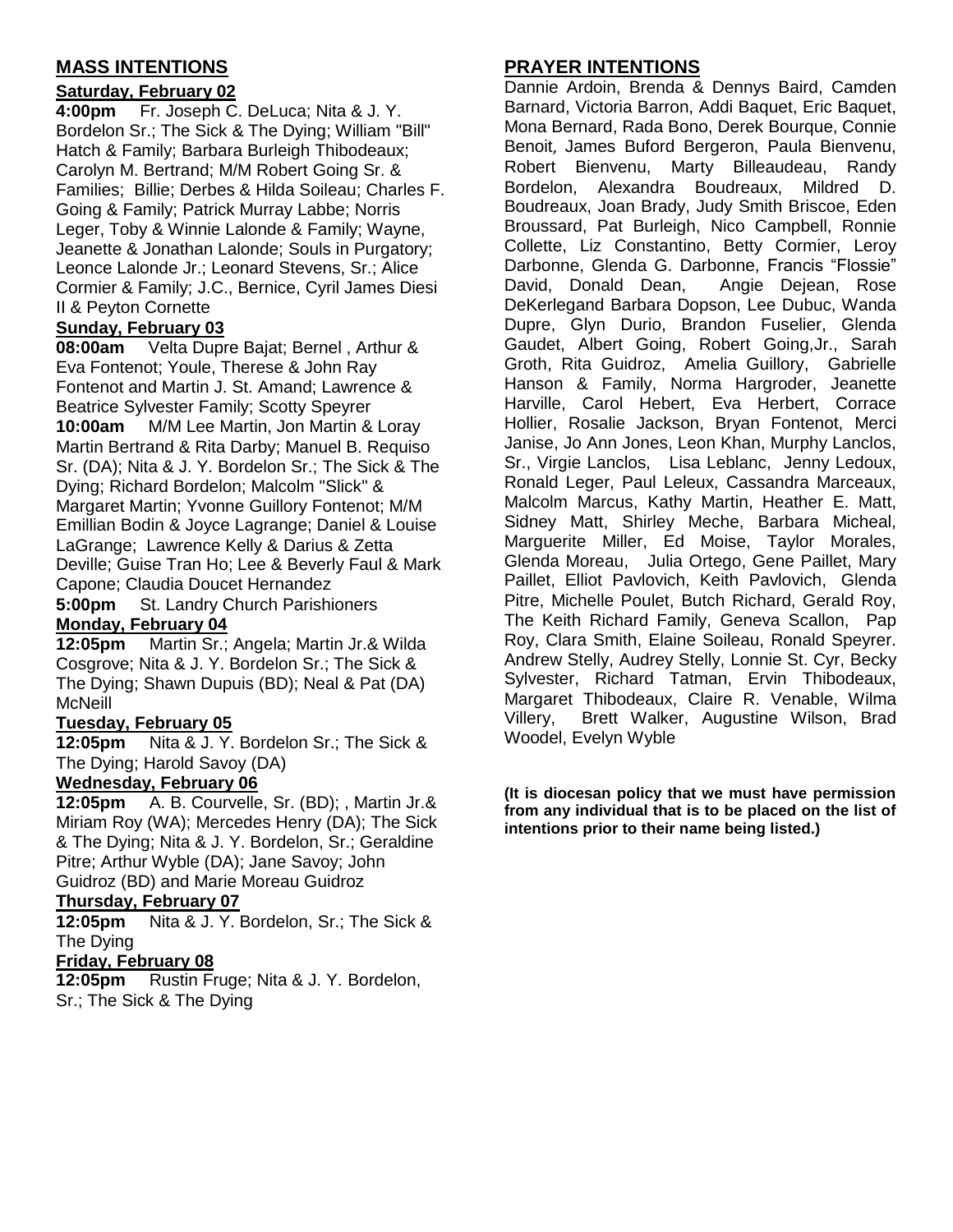#### **PARISH DIRECTORY**

**The new parish directories are complete and ready for distribution! Each family who participated by coming in for a sitting is entitled to a complimentary copy. These will be available after each mass THIS weekend (02/02- 03) and NEXT weekend (02/09-10). If you are unable to pick yours up during these times, they will be available in Valentin Hall during business hours. A VERY SPECIAL thank you to Bea Beaux for all her hard work on this project!**

#### **St. Landry's NEW MAUSOLEUM**

**When the time comes, where will I be buried? Have I made plans for that? How will my loved ones know my wishes? These are questions that we will all have to answer one day. What would you do if something happened in your family tomorrow? We don't like to think about those things and much less discuss the subject, but death is inevitable. Getting your burial space ahead of time is good family planning and makes good practical sense, especially now that our church is having a new mausoleum program in our historical cemetery.**

**If you buy now, you have choices. There are four different types of doubles, four different levels, also family units. There are different options for payment as well. If you wait until later to purchase, the options will be limited. The moment you sign up you are covered. Now you have the opportunity as husband and wife, and perhaps your entire family, to do your planning together in the privacy of your own home. Taking care of these plans now is a lot easier than to do so following a death.**

**Representatives from American Cemetery Consultants, are now available to meet with you at your home or at the church office to answer questions about the mausoleum and help you to choose the option that is right for you. The number of crypts selected before construction will determine the final size of the mausoleum. Spaces are reserved on a first come basis. Anyone wanting information should either mail in the postage paid reply card from the brochure that was mailed to your home or call 337-935-3570.**

#### **MEN'S RETREAT**

**The annual Opelousas Area Men's retreat at the Our Lady of the Oaks Retreat Center in Grand Coteau is scheduled for Thurs., 2/28 – Sun., 3/03. There are still slots available! Call Andrew Guidroz @ 337-351-0732.**

#### **THANK YOU!**

**The family of Georgie Wilson wishes to thank the "Friends of the Bereaved" for their kindness and consideration.** 

#### **ALTAR SERVERS**

**We are always looking for more young people who desire to serve our Lord in this very important ministry! All Students who have made their 1st Holy Communion through HS are invited to become servers… Parents contact Deacon Joubert for more information.**

#### **AQUINAS INSTITUTE**

**Learn more about your Catholic faith by taking an Aquinas Institute Course today! Spring 2019 Courses are now open for registration. Come to know the Blessed Virgin Mary more intimately and why she is so honored by Catholics. World renowned expert on Mary, Msgr. Arthur Calkins, will present a course (THE 391) at Our Lady of Wisdom Catholic Student Center on Wednesdays 6-8:45 pm beginning January 16. Course can be taken for credit or audit. Dr. Jennifer Miller will present a course (THE 491) at John Paul the Great Academy on the ever so important topic of Gender Identity on Thursdays 6-8:45 pm beginning January 17. Dr. Miller holds the Chair of Moral Theology at Notre Dame Seminary in New Orleans and is presently writing a book on this theme. Come and learn about what Christian tradition has to say about what it means to be a man or a woman in today's confusing times. For more information on these course offerings or to register, contact Fr. Michael Champagne, CJC at (337) 395-6550 or visit us at www.aquinaslafayette.org Register Now!**

#### **ALTAR SOCIETY**

**The Altar Society meets on the second Monday of every month at 5:15pm in Valentin Hall. We are always welcoming New Members to be a part of our mission to assist in beautifying our church for the sacred liturgies. Our next meeting will be on Monday, 02/11! For more information call Yvonne Normand @ 337-308- 3474 or Janis Courvelle @ 337-789-0971.** 

#### **APPRECIATION BREAKFAST**

**Our "Staff & Volunteer Appreciation Breakfast" was last Saturday morning and was a great success! For pictures of the festivities see our website StlandryCatholicChurch.com or visit our Facebook Page StLandryCatholicChurch.**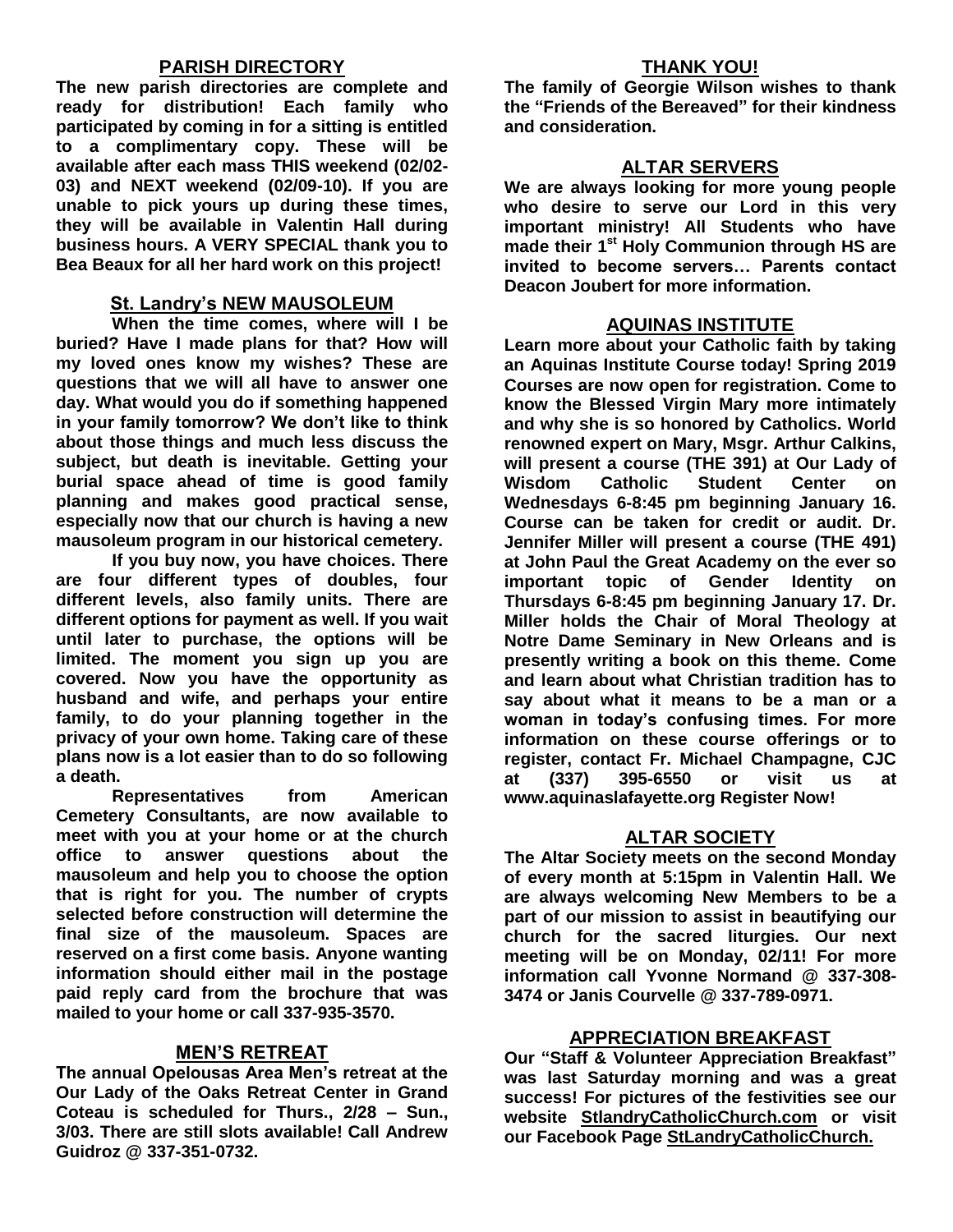### **EXTRA – ORDINARY MINISTERS**

#### **February 09/10**

**Saturday – 4:00pm Altar Servers:** Katie & Broty Stelly **Extra-ordinary Ministers of the Eucharist:**  Nelda & Carl Villery, Charlie Roy, Linda Palmer, Derek Faust

**Reader:** Nelda Villery

#### **Sunday – 8:00am**

**Altar Servers:** Leigh Labrie, Beau & Ethan Stelly **Extra-ordinary Minister of the Eucharist:** Jane Roth, Rose Mariani, Janice Kidder **Reader:** Keith & Yvonne Normand, **10:00am**

**Altar Servers**: Noah & Rylee Labruyere, Mia Fuselier **Extra-Ordinary Ministers of the Eucharist:**

Stan Keyes, Paul Briley, Cynthia Guidry, Cindy Prather **Reader:** Cindy Prather

#### **5:00pm**

**Altar Servers:** Mark & Myles Collins **Extra-ordinary Ministers of the Eucharist:**

Carrol Lafleur, Brad Ortego, Mercy Jannice, Jeanie, Anding **Reader:** Gil Deville

### **OCS CORNER**

**Tickets are selling for OC's 20th Dinner & Auction event set for this Thursday, February 7, in the Opelousas Civic Center. Tickets are \$40 per person and can be purchased at OC, Bodemuller the Printer, Cash Saver, and St. Landry Homestead Bank. Enjoy a complete dinner with delicious meats, seafood, soups, salad, vegetables, bread, and of course, scrumptious desserts … all prepared by Joey and Paula Quebedeaux Catering and Lemelle's Catering of Opelousas!**

**Enrollment for 2019-2020 begins on February 11. A new family must apply for admission before enrollment can take place. Go to the school website at [www.OCSvikings.com.](http://www.ocsvikings.com/)**